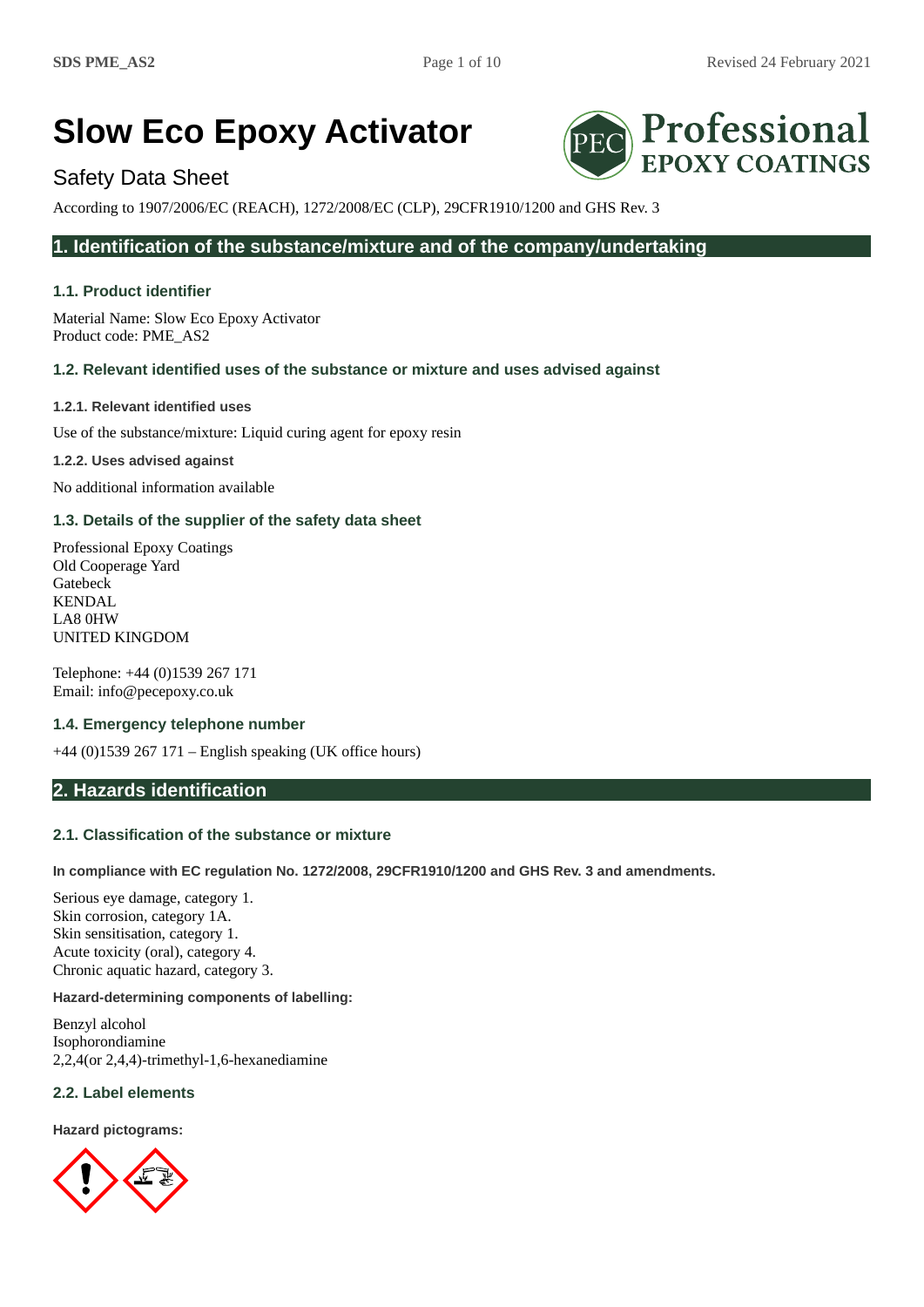### Signal word: Danger

**Hazard statements:**

H302 Harmful if swallowed. H314 Causes severe skin burns and eye damage. H317 May cause an allergic skin reaction. H412 Harmful to aquatic life with long lasting effects.

### **Precautionary statements:**

P260 Do not breathe vapours. P273 Avoid release to the environment. P303+P361+P353 IF ON SKIN (or hair): Take off immediately all contaminated clothing. Rinse skin with water or shower. P305+P351+P338 IF IN EYES: Rinse cautiously with water for several minutes. Remove contact lenses, if present and easy to do. Continue rinsing. P310 Immediately call a POISON CENTRE/doctor.

## **2.3. Other hazards**

None known

**Information concerning particular hazards for humans and environment:**

The product has to be labelled due to the calculation procedure of the "General Classification guideline for preparations of the EU" in the latest valid version.

### **Classification system:**

The classification is according to EC regulation No. 1272/2008, 29CFR1910/1200 and GHS Rev. 3 and amendments, and extended by company and literature data. The classification is in accordance with the latest editions of international substances lists, and is supplemented by information from technical literature and by information provided by the company.

# **3. Composition/information on ingredients**

### **3.1. Substance**

Not applicable

# **3.2. Mixture**

| <b>Identification</b>  | <b>Name</b>                                     | <b>Classification according to</b><br><b>Regulation (EC) No. 1278/2008 (CLP)</b>                                             | Weight %  |
|------------------------|-------------------------------------------------|------------------------------------------------------------------------------------------------------------------------------|-----------|
| CAS number: 100-51-6   | <b>Benzyl Alcohol</b>                           | Oral Acute Tox. 4; H302<br>Inhal. Acute Tox. 4; H332                                                                         | 40-50     |
| CAS number: 2855-13-2  | Isophorondiamine                                | Skin Corr. 1B; H314<br>Skin Sens. 1; H317<br>Aquatic Chronic 3; H412<br>Oral Acute Tox. 4; H302<br>Dermal Acute Tox. 4; H312 | $40 - 50$ |
| CAS number: 25513-64-8 | 2,2,4(or 2,4,4)-trimethyl-1,6-<br>hexanediamine | Oral Acute Tox. 4; H302<br>Skin Corr. 1A; H314<br>Eye Dam. 1; H318<br>Skin Sens. 1; H317                                     | $7-10$    |

Additional information: None

### **4. First aid measures**

# **4.1. Description of first aid measures**

General information: None.

**After inhalation:**

Move exposed individual to fresh air.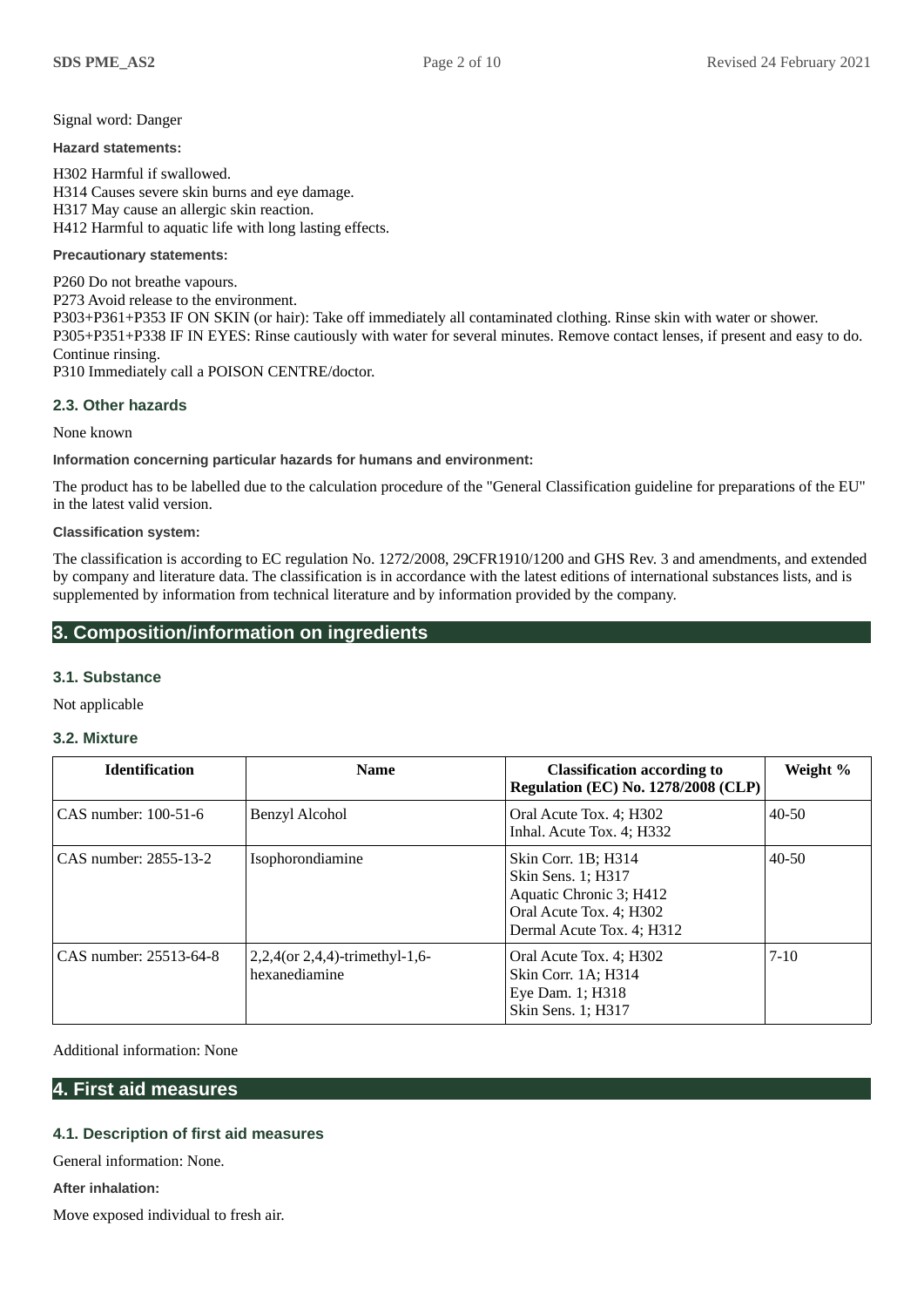Loosen clothing as necessary and position individual in a comfortable position. Maintain an unobstructed airway. Immediately call a POISON CONTROL CENTRE or seek medical attention.

### **After skin contact:**

Immediately remove all contaminated clothing. Wash affected area with soap and water. Immediately call a POISON CONTROL CENTRE or seek medical attention. If symptoms develop or persist, seek medical attention.

### **After eye contact:**

Rinse/flush exposed eye(s) gently using water for 15-20 minutes. Remove contact lens(es) if able to do so during rinsing. Immediately call a POISON CONTROL CENTRE or seek medical attention. Protect uninjured eye.

### **After swallowing:**

Immediately call a POISON CONTROL CENTRE or seek medical attention. Rinse mouth. Give nothing to eat or drink. Do not induce vomiting.

# **4.2. Most important symptoms and effects, both acute and delayed**

### None

# **4.3. Indication of any immediate medical attention and special treatment needed**

No additional information.

# **5. Firefighting measures**

### **5.1. Extinguishing media**

Suitable extinguishing media: Spray water, Carbon Dioxide  $(CO<sub>2</sub>)$ . Unsuitable extinguishing media: Not determined or not applicable.

### **5.2. Special hazards arising from the substance or mixture**

Thermal decomposition can lead to release of irritating gases and vapours.

# **5.3. Advice for firefighters**

Use suitable breathing apparatus. Move undamaged containers away from immediate hazard area if it can be done safely. Collect contaminated fire extinguishing water separately – this must not be discharged into drains.

# **6. Accidental release measures**

# **6.1. Personal precautions, protective equipment and emergency procedures**

Ensure adequate ventilation. Ensure air handling systems are operational. Wear protective eye wear, gloves and clothing.

### **6.2. Environmental precautions**

Should not be released into the environment. Prevent from reaching drains, sewer or waterway.

# **6.3. Methods and material for containment and cleaning up**

Absorb with non-combustible liquid-binding material (sand, diatomaceous earth (clay), acid binders, universal binders). Dispose of contents / container in accordance with local regulations.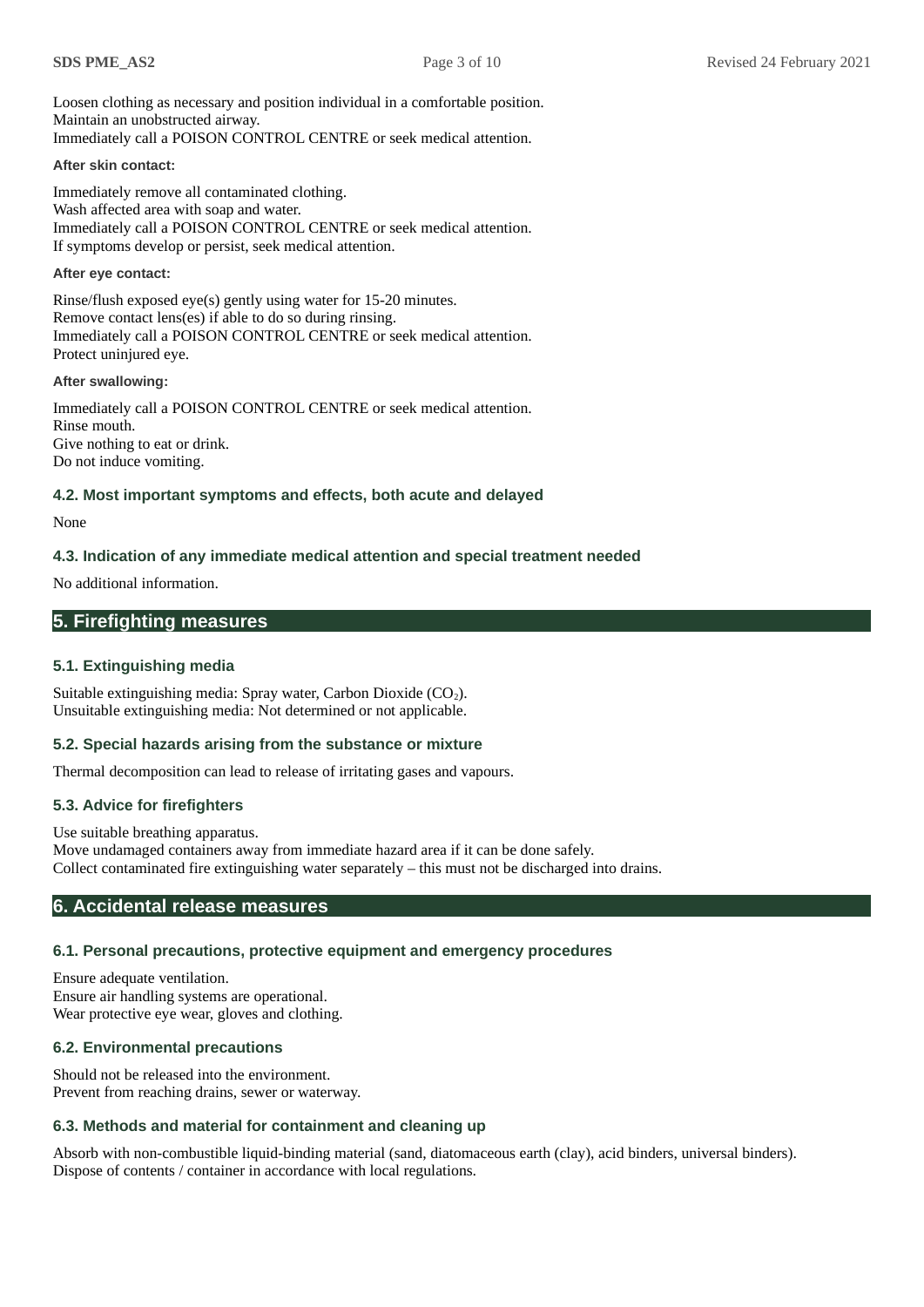# **6.4. Reference to other sections**

### None

# **7. Handling and storage**

# **7.1. Precautions for safe handling**

Do not eat, drink, smoke or use personal products when handling chemical substances. Avoid breathing mist or vapour. Use only with adequate ventilation. Avoid contact with skin and eyes. Remove contaminated clothing before entering eating areas.

# **7.2. Conditions for safe storage, including any incompatibilities**

Store in a cool, well-ventilated area. Store away from foodstuffs.

# **7.3. Specific end use(s)**

No additional information.

# **8. Exposure controls/personal protection**



# **8.1. Control parameters**

### **Occupational Exposure limit values:**

Not determined or not applicable.

### **Biological limit value:**

No biological exposure limits noted for the ingredient(s).

### **Derived No Effect Level (DNEL):**

| <b>Identification</b> | <b>Exposure Type</b>   | <b>Professional Worker</b>       | Consumer                |
|-----------------------|------------------------|----------------------------------|-------------------------|
| CAS: 100-51-6         | Dermal, Short Term     | $47 \frac{\text{mg}}{\text{kg}}$ | $28.5$ mg/kg            |
|                       | Dermal, Long Term      | $9.5 \text{ mg/kg}$              | 5.7 mg/ $kg$            |
|                       | Inhalation, Short Term | 450 mg/m <sup>3</sup>            | 40.55 mg/m <sup>3</sup> |
|                       | Inhalation, Long Term  | 90 mg/m $3$                      | $8.11 \text{ mg/m}^3$   |
|                       | Oral, Short Term       |                                  | $25 \text{ mg/kg}$      |
|                       | Oral, Long Term        |                                  | $5 \text{ mg/kg}$       |
| CAS: 2855-13-2        | Oral, Long Term        |                                  | $0.526$ mg/kg           |
| CAS: 25513-64-8       | Oral, Long Term        |                                  | $0.05$ mg/kg            |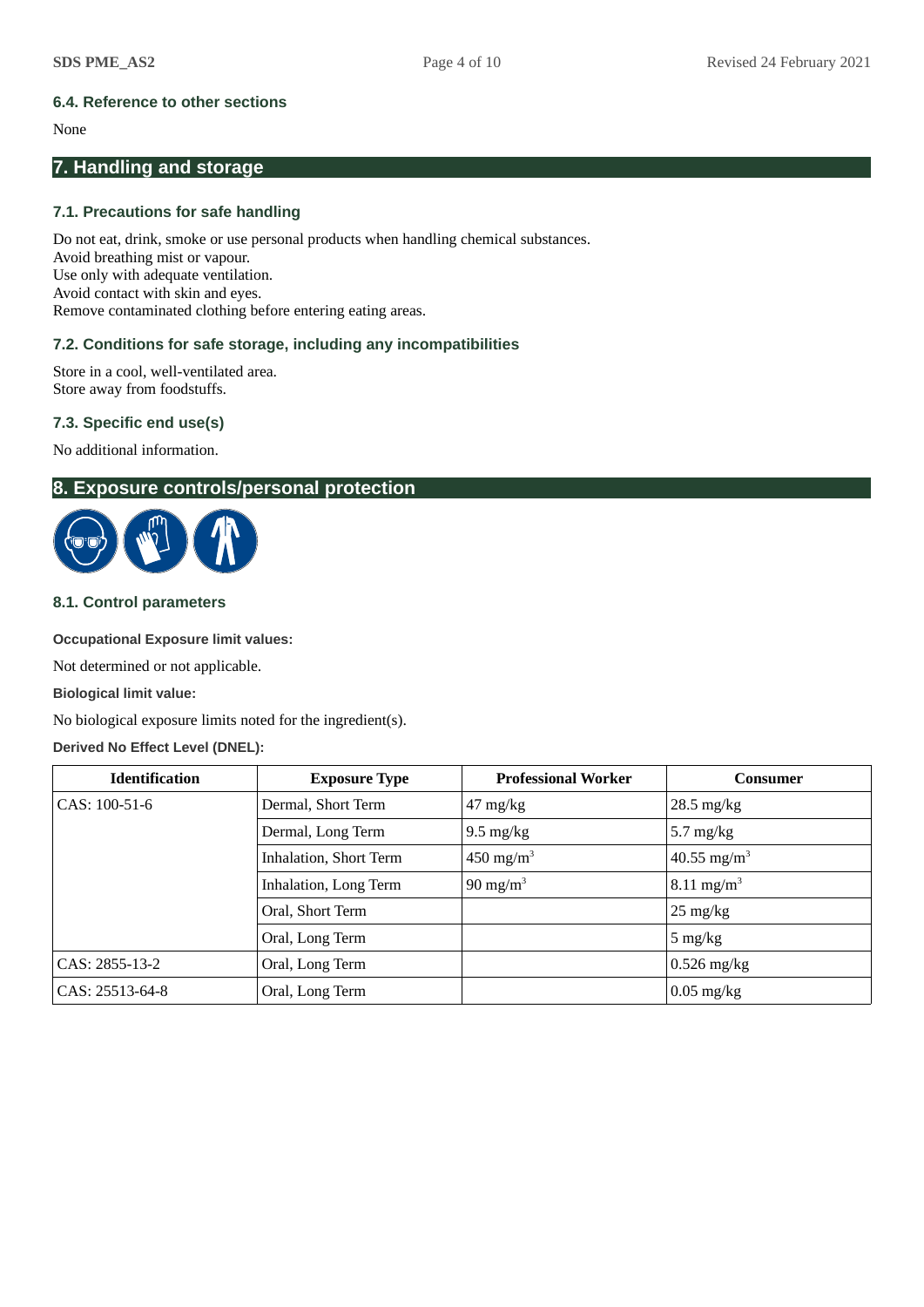### **Predicted No Effect Concentration (PNEC):**

| <b>Identification</b> | <b>Target</b>              | <b>Value</b>             |
|-----------------------|----------------------------|--------------------------|
| CAS: 100-51-6         | Fresh water                | $1$ mg/l                 |
|                       | Marine water               | $0.1$ mg/l               |
|                       | Fresh water sediments      | $5.7$ mg/kg              |
|                       | Marine water sediments     | $0.527$ mg/kg            |
|                       | Plant wastewater treatment | 39 mg/l                  |
|                       | Soil (agricultural)        | $0.456$ mg/kg            |
|                       | Intermittent / Sporadic    | $2.3$ mg/l               |
| CAS: 2855-13-2        | Fresh water                | $0.06$ mg/l              |
|                       | Marine water               | $0.006$ mg/l             |
|                       | Fresh water sediments      | 5.784 mg/kg              |
|                       | Marine water sediments     | $0.578$ mg/kg            |
|                       | Plant wastewater treatment | $3.18$ mg/l              |
|                       | Soil (agricultural)        | $1.121$ mg/kg            |
|                       | Intermittent / Sporadic    | $0.23$ mg/l              |
| CAS: 25513-64-8       | Fresh water                | $0.0295$ mg/l            |
|                       | Marine water               | $0.00295$ mg/l           |
|                       | Fresh water sediments      | $0.18$ mg/kg             |
|                       | Marine water sediments     | $0.018$ mg/kg            |
|                       | Plant wastewater treatment | 72 mg/l                  |
|                       | Soil (agricultural)        | $0.019 \ \mathrm{mg/kg}$ |

### **Information on monitoring procedures:**

Not determined or not applicable.

### **8.2. Exposure controls**

### **Appropriate engineering controls:**

Emergency eye wash fountains and safety showers should be available in the immediate vicinity of use or handling. Provide exhaust ventilation or other engineering controls to keep the airborne concentrations of vapour and mists below the applicable workplace exposure limits (Occupational Exposure Limits – OELs) indicated above.

**Respiratory protection:**

When necessary, use NIOSH-approved breathing equipment.

**Protection of skin:**

Select glove material impermeable and resistant to the substance.

**Eye protection:**

Safety goggles or glasses, or appropriate eye protection.

**General hygienic measures:**

Wash hands before breaks and at the end of work. Avoid contact with skin, eyes and clothing. Perform routine housekeeping. Wash contaminated clothing before reuse.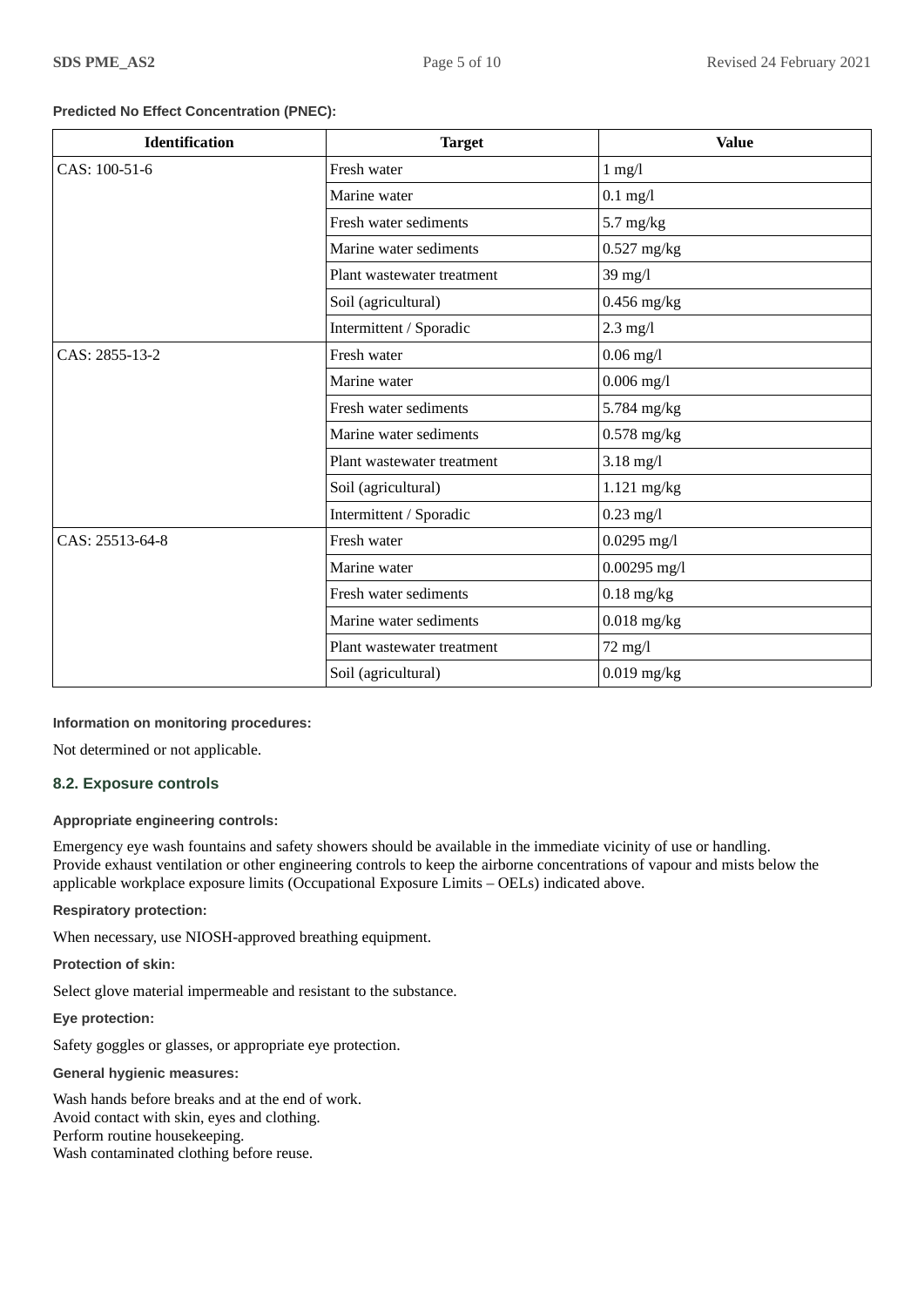# **9. Physical and chemical properties**

# **9.1. Information on basic physical and chemical properties**

| Appearance (physical state, colour) Clear to light yellow liquid |                                      |                                                                    | Vapour pressure   No data available |
|------------------------------------------------------------------|--------------------------------------|--------------------------------------------------------------------|-------------------------------------|
|                                                                  | Odour   Ammoniacal                   |                                                                    | Vapour density No data available    |
|                                                                  | Odour threshold   No data available  | Density (typical at $25^{\circ}$ C)   920 - 1000 kg/m <sup>3</sup> |                                     |
|                                                                  | $pH $ No data available              | Relative density $1.0$                                             |                                     |
| Melting/Freezing point   No data available                       |                                      |                                                                    | Solubilities   No data available    |
| Boiling point/range 227 °C                                       |                                      | Partition coefficient (n-octanol/water)   No data available        |                                     |
| Flash point (closed cup) $ >100^{\circ}$ C                       |                                      | Auto/Self-ignition temperature 365°C                               |                                     |
|                                                                  | Evaporation rate   No data available | Decomposition temperature   No data available                      |                                     |
| Flammability (solid, gaseous) No data available                  |                                      | Dynamic viscosity (at $25^{\circ}$ C) 0.06 Pa $\cdot$ s            |                                     |
| Explosion limit lower   No data available                        |                                      | Kinematic viscosity No data available                              |                                     |
| Explosion limit upper   No data available                        |                                      |                                                                    |                                     |
|                                                                  |                                      |                                                                    |                                     |

|                                              | (physical state, colour) Clear to light yellow liquid |                                                                    | Vapour pressure   No data available |
|----------------------------------------------|-------------------------------------------------------|--------------------------------------------------------------------|-------------------------------------|
|                                              | Odour Ammoniacal                                      |                                                                    | Vapour density   No data available  |
|                                              | Odour threshold   No data available                   | Density (typical at $25^{\circ}$ C)   920 - 1000 kg/m <sup>3</sup> |                                     |
|                                              | pH   No data available                                | Relative density $ 1.0$                                            |                                     |
| Melting/Freezing point   No data available   |                                                       |                                                                    | Solubilities   No data available    |
| Boiling point/range $ 227^{\circ}$ C         |                                                       | Partition coefficient (n-octanol/water)   No data available        |                                     |
| Elash point (closed cup) $ >100^{\circ}$ C   |                                                       | Auto/Self-ignition temperature 365°C                               |                                     |
|                                              | Evaporation rate   No data available                  | Decomposition temperature   No data available                      |                                     |
| ability (solid, gaseous)   No data available |                                                       | Dynamic viscosity (at $25^{\circ}$ C)   0.06 Pa·s                  |                                     |
| Explosion limit lower   No data available    |                                                       | Kinematic viscosity   No data available                            |                                     |
| Explosion limit upper   No data available    |                                                       |                                                                    |                                     |

# **10. Stability and reactivity**

### **10.1. Reactivity**

Does not react under normal conditions of use and storage.

### **10.2. Chemical stability**

Stable under normal conditions of use and storage.

### **10.3. Possibility of hazardous reactions**

None under normal conditions of use and storage.

### **10.4. Conditions to avoid**

None known.

### **10.5. Incompatible materials**

Strong acids, strong bases, strong oxidising agents.

### **10.6. Hazardous decomposition products**

None known.

# **11. Toxicological information**

### **11.1. Information on toxicological effects**

### **Acute toxicity**

Assessment: Acute Tox. 4, H302.

| Product data:              |                     |
|----------------------------|---------------------|
| ATEmix (Oral)              | 561798 mg/kg        |
| ATEmix (Dermal)            | $2750$ mg/kg        |
| <b>ATEmix (Inhalation)</b> | $3.75 \text{ mg}/l$ |

Substance data:

| <b>Identification</b> | Route | Result                 |
|-----------------------|-------|------------------------|
| $ CAS: 100-51-6$      | Oral  | $500$ mg/kg<br>$Rat -$ |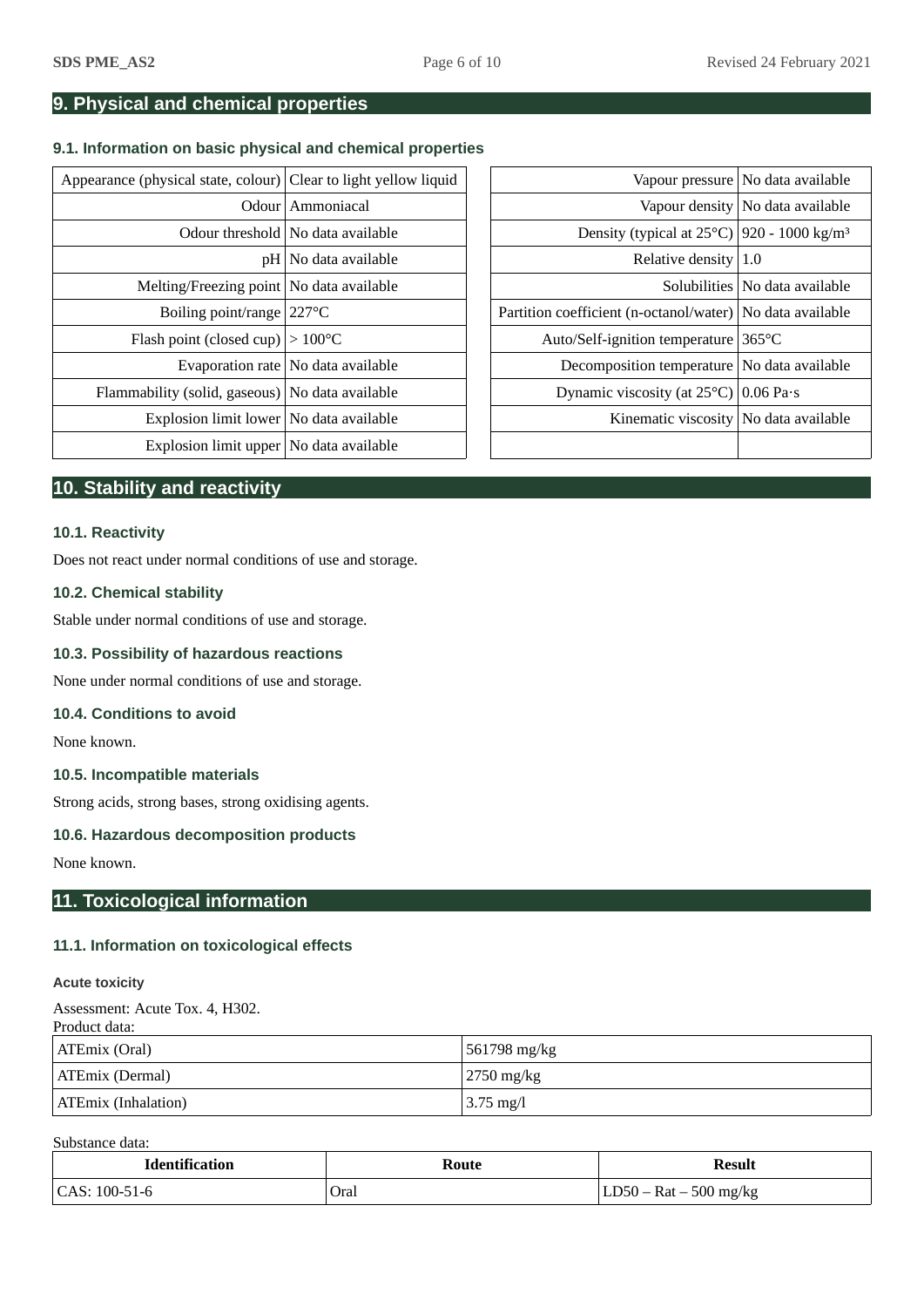| $ CAS: 2855-13-2$  | Oral | $ LD50 - Rat - 1030 mg/kg$ |
|--------------------|------|----------------------------|
| $ CAS: 25513-64-8$ | Oral | $ LD50 - Rat - 910$ mg/kg  |

### **Skin corrosion/irritation**

Assessment: Skin Corr. 1A, H314. Product data: No data available. Substance data: No data available.

### **Serious eye damage/irritation**

Assessment: Eye Dam. 1, H318. Product data: No data available. Substance data: No data available.

### **Respiratory or skin sensitisation**

Assessment: Skin Sens. 1, H317. Product data: No data available. Substance data: No data available.

### **Carcinogenicity**

Assessment: Based on available data, the classification criteria are not met. Product data: No data available. Substance data: No data available.

### **Germ cell mutagenicity**

Assessment: Based on available data, the classification criteria are not met. Product data: No data available. Substance data: No data available.

### **Reproductive Toxicity**

Assessment: Based on available data, the classification criteria are not met. Product data: No data available. Substance data: No data available.

## **Specific target organ toxicity (single exposure)**

Assessment: Based on available data, the classification criteria are not met. Product data: No data available. Substance data: No data available.

### **Specific target organ toxicity (repeated exposure)**

Assessment: Based on available data, the classification criteria are not met. Product data: No data available. Substance data: No data available.

### **Aspiration toxicity**

Assessment: Based on available data, the classification criteria are not met. Product data: No data available. Substance data: No data available.

# **12. Ecological information**

### **12.1. Toxicity**

Assessment: Aquatic Chronic 3, H412. Product data: No data available. Substance data:

| <b>Identification</b> | Result                                      |
|-----------------------|---------------------------------------------|
| $CAS: 100-51-6$       | $ LC50 - Fish - 646 mg/1 - 48 h$            |
|                       | $\vert$ EC50 – Crustacean – 400 mg/l – 24 h |
|                       | $ EC50 - Algae - 79 mg/l - 3 h$             |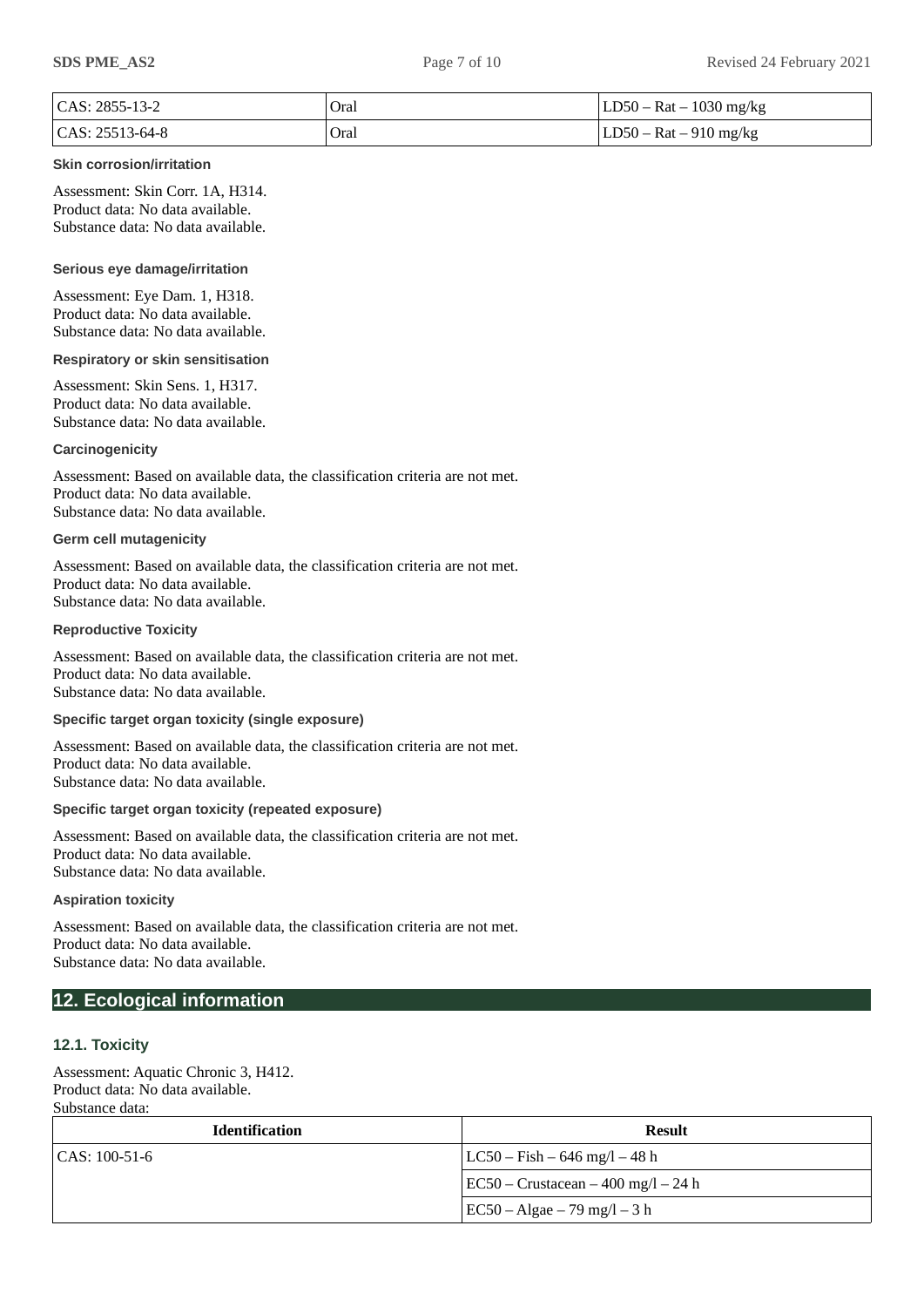| $ CAS: 2855-13-2$  | $ LC50 - Fish - 110 mg/1 - 96 h $           |  |
|--------------------|---------------------------------------------|--|
|                    | $\vert$ EC50 – Crustacean – 388 mg/l – 48 h |  |
| $ CAS: 25513-64-8$ | EC50 – Algae – 29.5 mg/l – 72 h             |  |

# **12.2. Persistence and degradability**

| <b>Identification</b> | Assessment                       | <b>Duration</b> | <b>Result</b> |
|-----------------------|----------------------------------|-----------------|---------------|
| $ CAS: 100-51-6$      | Readily biodegradable            | 28 days         | $94\%$        |
| CAS: 2855-13-2        | Non-readily biodegradable        | 28 days         | 8%            |
| CAS: 25513-64-8       | Not persistent and biodegradable | 28 days         | 7%            |

### **12.3. Bioaccumulative potential**

| <b>Identification</b> | <b>Assessment</b>             | <b>Test</b>                     |
|-----------------------|-------------------------------|---------------------------------|
| $  CAS: 100-51-6$     | Low bioaccumulative potential | $Pow-Log 1.1$                   |
|                       | Low bioaccumulative potential | BCF – Bioconcentration factor 0 |

### **12.4. Mobility in soil**

| <b>Identification</b>                            | sessment   | <b>Test</b>    |
|--------------------------------------------------|------------|----------------|
| $\Gamma$ $\Delta$ S $\cdot$<br>2855-13-2<br>unu. | Not mobile | <b>Koc 928</b> |

### **12.5. Results of PBT and vPvB assessment**

PBT assessment: No additional information. vPvB assessment: No additional information.

### **12.6. Other adverse effects:**

No additional information.

# **13. Disposal considerations**

# **13.1. Waste treatment methods**

### **Relevant information:**

It is the responsibility of the waste generator to properly characterise all waste materials according to applicable regulatory entities. (US 40CFR262.11).

# **14. Transport information**

### **United States Transportation of dangerous goods (49 CFR DOT)**

|       | 14.1. UN number                    | 1760                                        |
|-------|------------------------------------|---------------------------------------------|
|       | 14.2. UN proper shipping name      | Corrosive liquid, n.o.s. (Isophorondiamine) |
| 14.3. | UN transport hazard class(es)      | 8<br>ᆇ                                      |
|       | 14.4. Packing group                | П                                           |
|       | 14.5. Environmental hazards        | Marine Pollutant                            |
|       | 14.6. Special precautions for user | None                                        |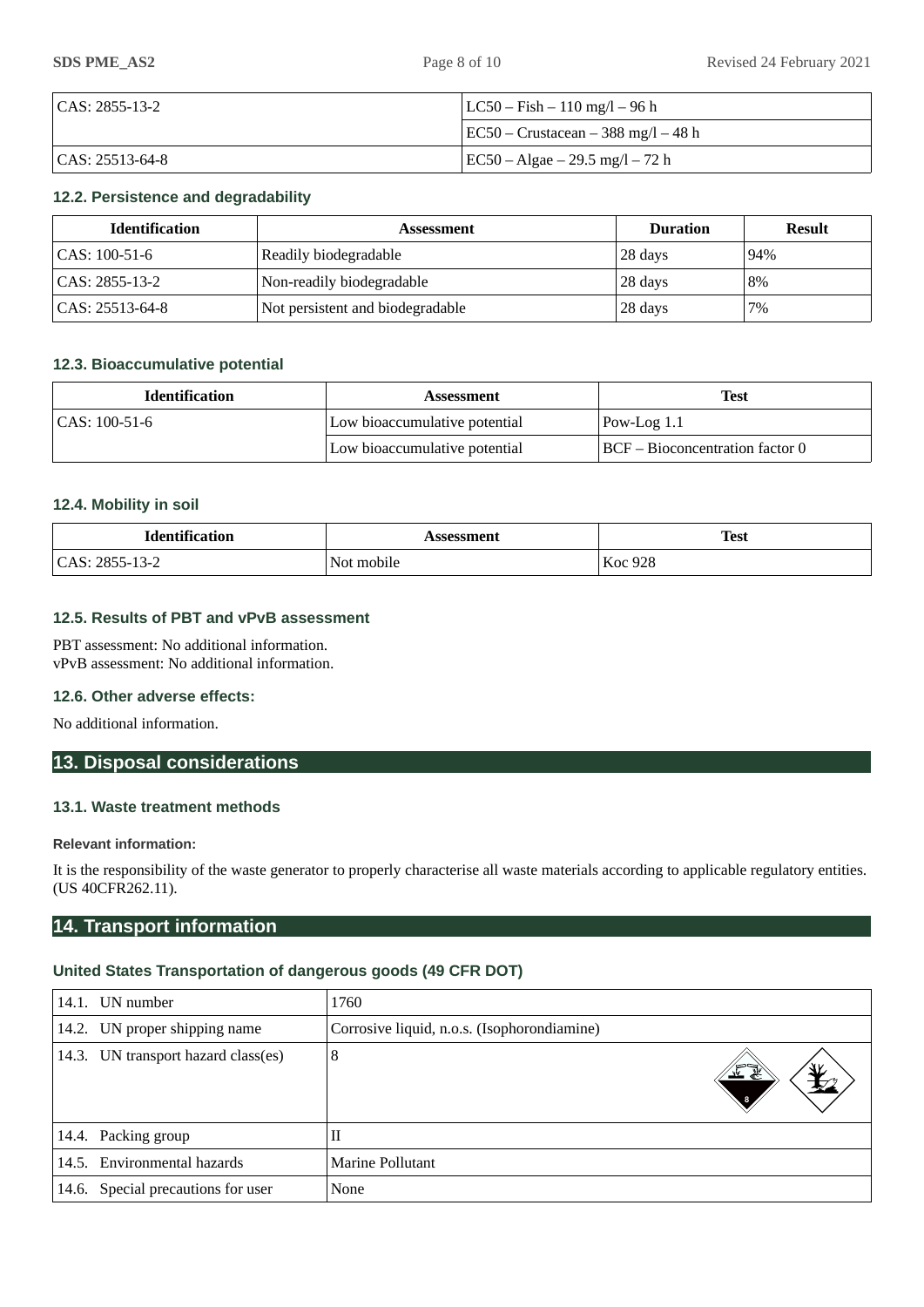# **International Carriage of Dangerous Goods by Road/Rail (ADR/RID)**

| 14.1. | UN number                     | 1760                                        |
|-------|-------------------------------|---------------------------------------------|
|       | 14.2. UN proper shipping name | Corrosive liquid, n.o.s. (Isophorondiamine) |
| 14.3. | UN transport hazard class(es) | 8<br>灭死                                     |
|       | 14.4. Packing group           | $\rm II$                                    |
| 14.5. | Environmental hazards         | Marine Pollutant                            |
| 14.6. | Special precautions for user  | None                                        |
|       | Classification code           | 80                                          |
|       | Transport category            | 2                                           |
|       | Tunnel restriction code       | E                                           |
|       | <b>Excepted quantities</b>    | 30mL inner pckg; 500mL outer pckg           |
|       | Limited quantity              | 1L                                          |

# **International Maritime Dangerous Goods (IMDG)**

| 14.1. | UN number                     | 1760                                        |
|-------|-------------------------------|---------------------------------------------|
|       | 14.2. UN proper shipping name | Corrosive liquid, n.o.s. (Isophorondiamine) |
| 14.3. | UN transport hazard class(es) | 8                                           |
|       | 14.4. Packing group           | $\rm II$                                    |
|       | 14.5. Environmental hazards   | Marine Pollutant                            |
| 14.6. | Special precautions for user  | None                                        |
|       | EmS number                    | $F-A, S-B$                                  |
|       | Stowage and handling          | Category B SW2                              |
|       | <b>Excepted quantities</b>    | 30mL inner pckg; 500mL outer pckg           |
|       | Limited quantity              | 1L                                          |

# **International Air Transport Association Dangerous Goods Regulations (IATA-DGR)**

|       | 14.1. UN number                     | 1760                                        |
|-------|-------------------------------------|---------------------------------------------|
|       | 14.2. UN proper shipping name       | Corrosive liquid, n.o.s. (Isophorondiamine) |
|       | 14.3. UN transport hazard class(es) | 8                                           |
|       | 14.4. Packing group                 | Π                                           |
|       | 14.5. Environmental hazards         | Marine Pollutant                            |
| 14.6. | Special precautions for user        | <b>None</b>                                 |
|       | <b>Excepted quantities</b>          | 30mL inner pckg; 500mL outer pckg           |
|       | Limited quantity                    | 1L                                          |

**14.7. Transport in bulk according to Annex II of MARPOL73/78 and the IBC Code**

Not applicable